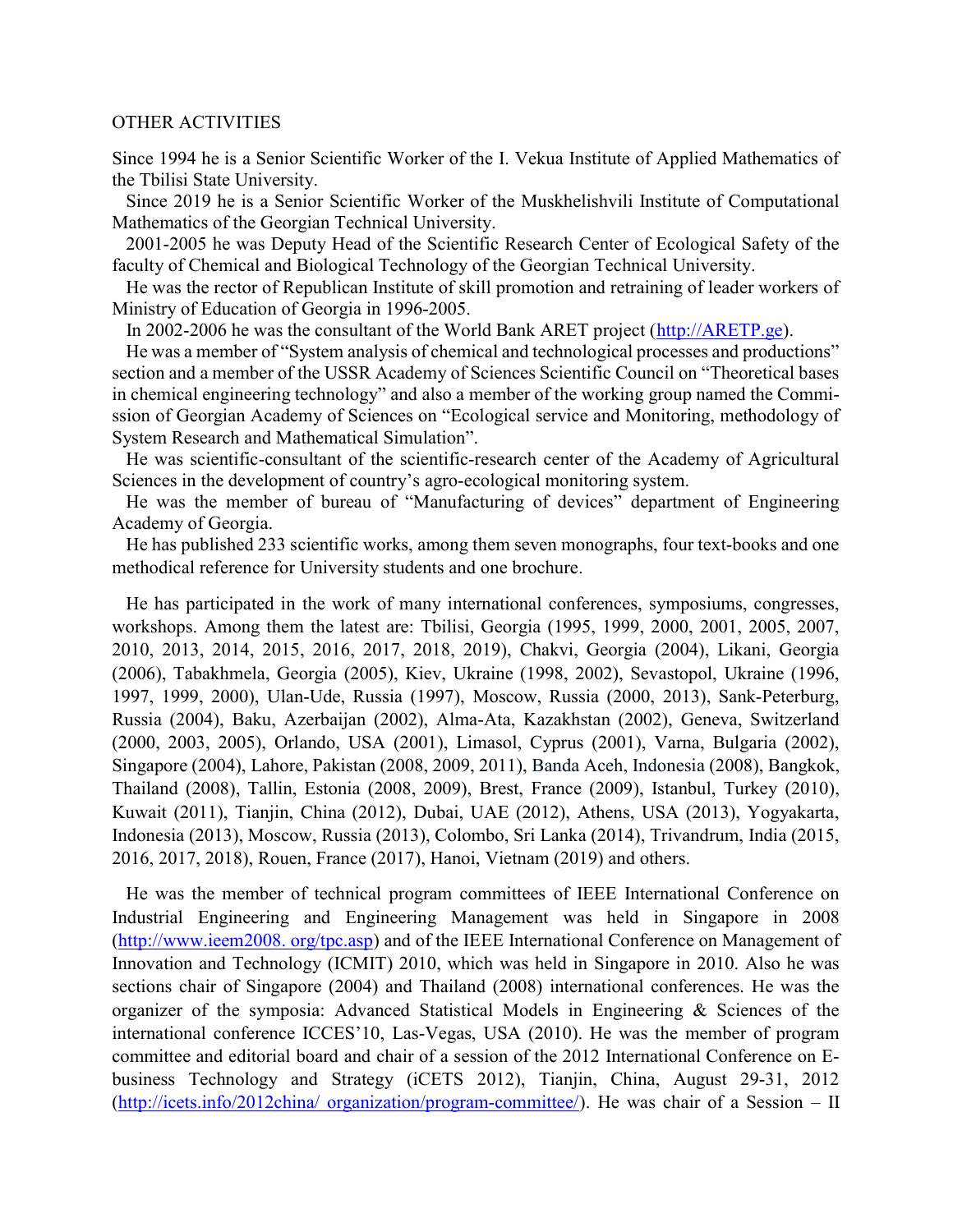(Oral Presentation) of ICMSSC 2012 : International Conference on Mathematics, Statistics and Scientific Computing, Dubai, UAE, October 8-9, 2012 (http://www.waset.org/programs/ Dubai2012.pdf). He was the member of the International Scientific Committee of the Second International Conference on "Modern Problems in Applied Mathematics" Dedicated to the 95th Anniversary of I.Javakhishvili Tbilisi State University (TSU) & 45th Anniversary of I.Vekua Institute of Applied Mathematics (VIAM), 4-7 September, 2013. He was the special invited speaker, session orginizer and session chair of the International Conference on Statistics for Twenty-first Century [ICSTC-2015], 17-19 December, 2015, Trivandrum (India) (http://www.icstckerala.in/speakers.php). He was the member of the advisory committee, the invited speaker, session orginizer and session chair of the Second International Conference on "Statistics for Twenty-first Century" [ICSTC-2016], 21-23 December, 2016, Trivandrum (India) (http://www.icstckerala.com/index.php). He was the member of the organizing committee of "5th Annual Congress on Climate Change", August, 2017, Birmingham, UK (http://climatechange.alliedacademies.com/organizing-committee). He was the member of the International Scientific Committee of the 4th International Conference of Environmental Planning & Management (ICEPM), organized by the University of Tehran, Tehran, Islamic republic of IRAN, 23-24 May 2017. He was the special invited speaker and session chair of the Sixth International Workshop in Sequential Methodologies (IWSM 2017), June, 2017, Rouen, France, (http://lmrs.univ-rouen.fr/RMR17/index.html). He was the member of advisory committee, invited speaker and session chair of the third International Conference on "Statistics for Twenty-first Century-2017" [ICSTC-2017], December 2017, Trivandrum, India and, also, the member of the Advisory Committee of the second National Workshop Statistical Methods for Data Analysis Using R (SMDA-2017), October 23-28, 2017, University of Kerala, Trivandrum, India. He is the member of the organizing committee of the World Conference on Ecology, March 19-20, 2018 Berlin, Germany http://ecology.conferenceseries.com/organizingcommittee. php. He is an Organizing Committee Member of 2nd Annual Congress on Soil and Water Sciences, October 22- 23, 2018 Berlin, Germany https://soilscience.conferenceseries.com/. He is Organizing Committee Member at the "Global Conference on Global Warming- 2018" on December 06-07, 2018, Valencia, Spain http://scientificfederation.com/global-warming-2018/organizing-committee.php. He is International Program Committee member of International Conference "Information Society and Technologies for Intensification of Education", dedicated to the 15<sup>th</sup> anniversary of the UNESCO Chair Information Society of Georgian Technical University, on 28-29 September, 2018, Tbilisi, Georgia http://conf-unesco.gtu.ge/eng.php. He is Organizing Committee Member at the International Conference on Earth Science and Climate Change, Zurith, Swittzerland, September 06-07, 2018, https://www.meetingsint.com/conferences/earthscience. He is Organizing Committee Member at 3rd World Summit on Climate Change and Global Warming, Prague, Czech Republic, February 27-28, 2019, https://climate.euroscicon.com/organizing-committee. He is the Advisory Committee member and Key-Note Speaker of "Fourth International Conference on Statistics for Twenty-first Century - 2018 [ICSTC-2018]", 13-15 December 2018, at Trivandrum, India, http://www.icstckerala.com/icstckerala.com/. He is an Organizing Committee Member of 6<sup>th</sup> Edition of EuroSciCon Conference on Environmental Science and Engineering, Osaka, Japan, from October 07-09, 2019 https://environmental.euroscicon. com/organizing-committee. He is the Advisory Committee member, Session Organizer and Key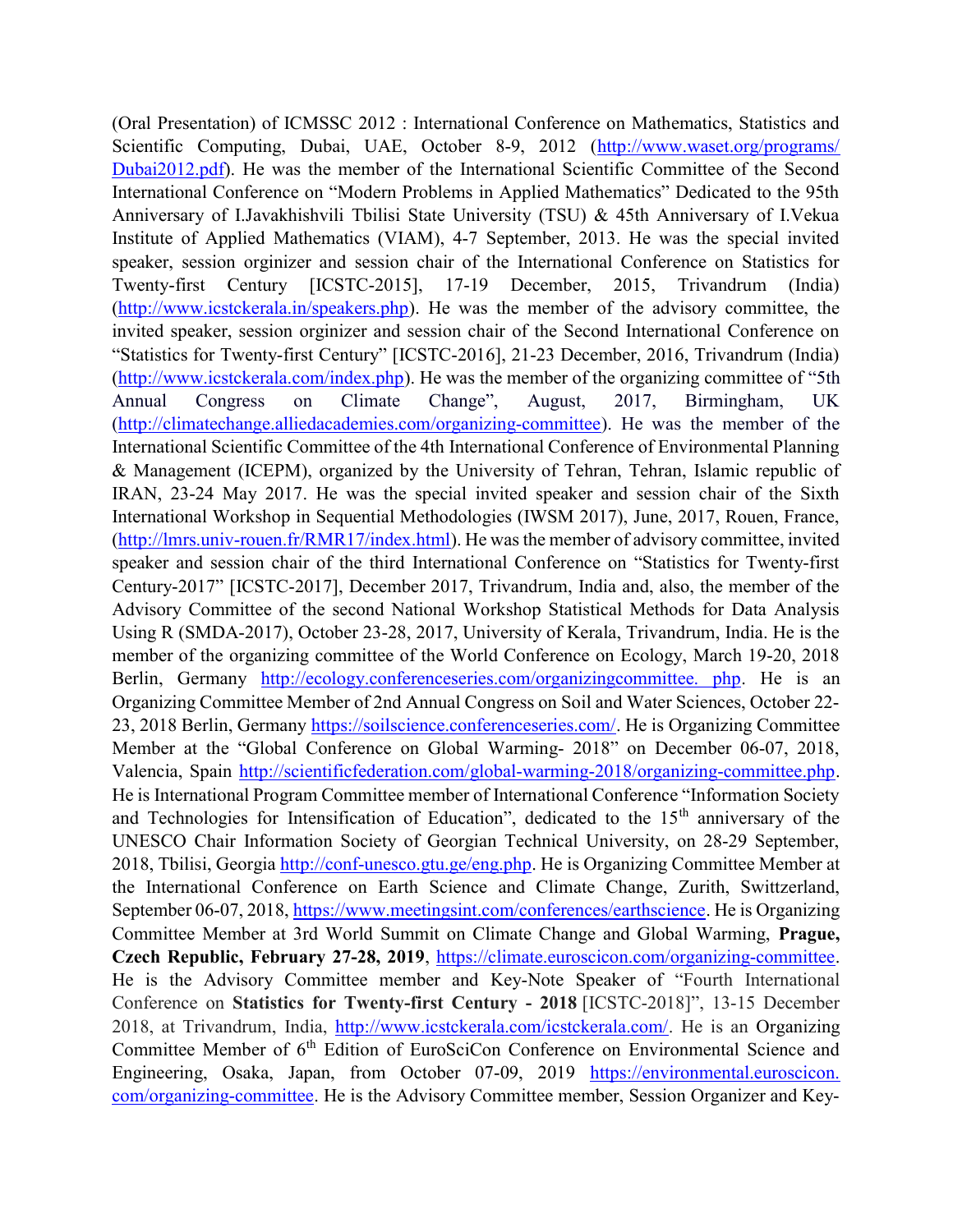Note Speaker of "Fifth International Conference on Statistics for Twenty-first Century - 2019 [ICSTC-2019]", 18-20 December 2019, at Trivandrum, India. He is an Organizing Committee Member and a plenary speaker of "International Conference on Applied Science &Engineering", April 20-21, 2020, Dubai, UAE. https://phronesisonline.com/ applied-scienceengineering-conference/index.php#committee. He is an Organizing Committee Member at World Conference on Climate Change, October 19-21, 2020, Rome, Italy, https://coalesceresearchgroup. com/conferences/climatechange/ committeemembers. He is an Organizing Committee Member at 2<sup>nd</sup> International Conference and Expo on Clinical Microbiology and Infectious Diseases, June 18-19, 2020, Montreal, Canada, https://www.olcinternational.com /clinical-microbiology-2020// committee.php. He was plenary-VI session chair of the international conference "Strategic Management, Decision Theory & Data Science", Kolkata, 4-6 January, 2020. He is an Organizing Committee Member of the International Conference "Analysis, Stochastics, Computing" dedicated to 90 anniversary of Nicholas Vakhania, Tbilisi, Georgia. He is an Organizing committee member & Keynote Speaker for Annual Meeting on Climate and Environmental Sciences, Bangkok, Thailand, October 05-06, 2020. http://www.globalepisteme.org/Conference/climate-environmentals cience/members. He is an Organizing Committee Member of the 2nd International Conference on Environmental Sustainability and Climate Change: Current research on emerging issues on climate change and environmental sustainability. August 28 - 29, 2020. Webinar, ONLINE. https://environmentclimate.heraldmeetings. com/organizing-committee. He is Program Committee member of 4th International Conference on Applied Mathematics and Sciences (AMA 2020), October 24-25, 2020, Dubai, UAE. https://csen2020.org/ama/committee.html. He was Keynote Speaker and Session organizer of Sixth International Conference on Statistics for Twenty-first Century-2020 (ICSTC 2020), December 16-19, 2020, Trivandrume, India, https://sites.google.com/keralauniversity. ac.in/icstc-2020/home. He was Advisory Committee Member, Keynote Speaker and session "Probabilistic Methods in Statistics" organizer of International level web based Seminar on "Recent Trends in Statistical Theory and Applications (WSTA 2021)" during 29 June to 01 July 2021 in connection with "National Statistics Day Celebrations 2021", Trivandrume, India, https://sites.google.com /keralauniversity.ac.in/wsta-2021/advisory-committee, https://sites.google.com/keralauniversity.ac.in/wsta-2021/speakers/ keynote-speakers, https://sites.google.com/ keralauniversity.ac.in/wsta2021 /speakers /speakers. He was session chairman of XI International Conference of the Georgian Mathematical Union, Batumi, Georgia, 23-28 August, 2021. He is International Technical Committee member of 2022 Asia-Pacific Conference on Applied Mathematics and Statistics which will be held virtually on February 20-22, 2022, https://www.apcams.org/comm.

He was a scientific secretary of the IMACS territorial group in 1978-1979.

 He was a member of organizing committee of annual All-Union conferences on system aspects of environment protection against pollution in 1981-1991 by Institute of Technical Warm physics of the Academy of Science of Ukraine.

 He was a member of commission for Basic Systems (CBS) of World Meteorological Organization (WMO) in 1993-2006.